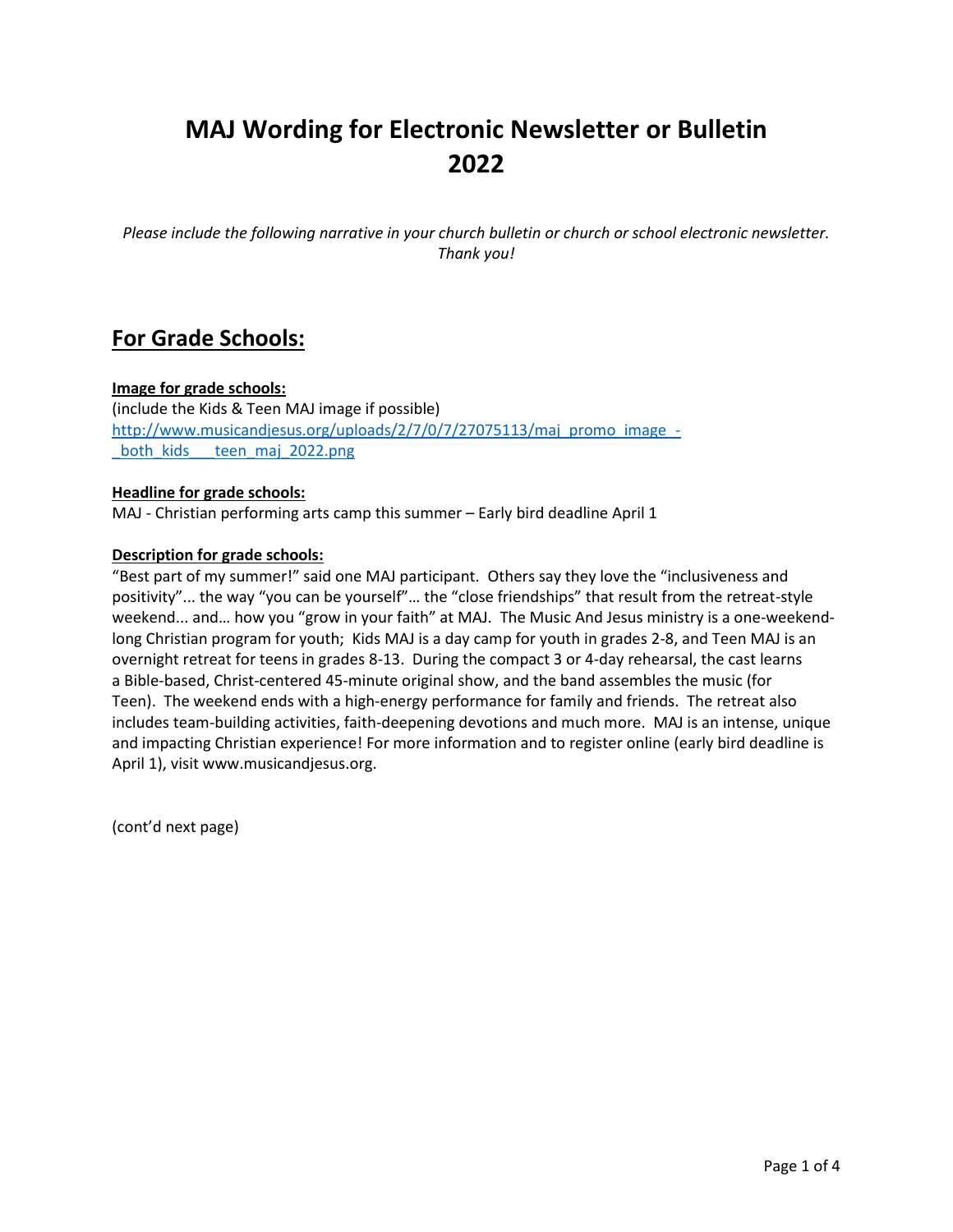### **For High Schools:**

#### **Image for high schools:**

(include the Teen MAJ OR Teen MAJ Band image if possible) [http://www.musicandjesus.org/uploads/2/7/0/7/27075113/maj\\_promo\\_image\\_-\\_teen\\_maj\\_2022.png](http://www.musicandjesus.org/uploads/2/7/0/7/27075113/maj_promo_image_-_teen_maj_2022.png) [http://www.musicandjesus.org/uploads/2/7/0/7/27075113/maj\\_promo\\_image\\_](http://www.musicandjesus.org/uploads/2/7/0/7/27075113/maj_promo_image_-_teen_maj_band_2022.png) teen maj band 2022.png

#### **Headline for high schools:**

Teen MAJ & Teen MAJ Band (Christian overnight teen retreat this summer – Early bird deadline April 1

#### **Description for high schools:**

"Best part of my summer!" said one Teen MAJ participant. Others say they love the "inclusiveness and positivity"... the way "you can be yourself"… the "close friendships" that result from the retreat-style weekend... and… how you "grow in your faith" at MAJ. The Music And Jesus ministry is a one-weekendlong Christian program for youth, and Teen MAJ is an overnight retreat for teens in grades 8-13. During the compact 4-day rehearsal, the cast learns a Bible-based, Christ-centered 45-minute original show, and the band assembles the music. The weekend ends with a high-energy performance for family and friends. The retreat also includes team-building activities, faith-deepening devotions, campfire (a favorite), the meaningful banquet and much more. Teen MAJ is an intense, unique and impacting Christian experience! For more information and to register online, visit [www.musicandjesus.org.](http://www.musicandjesus.org/)

(cont'd next page)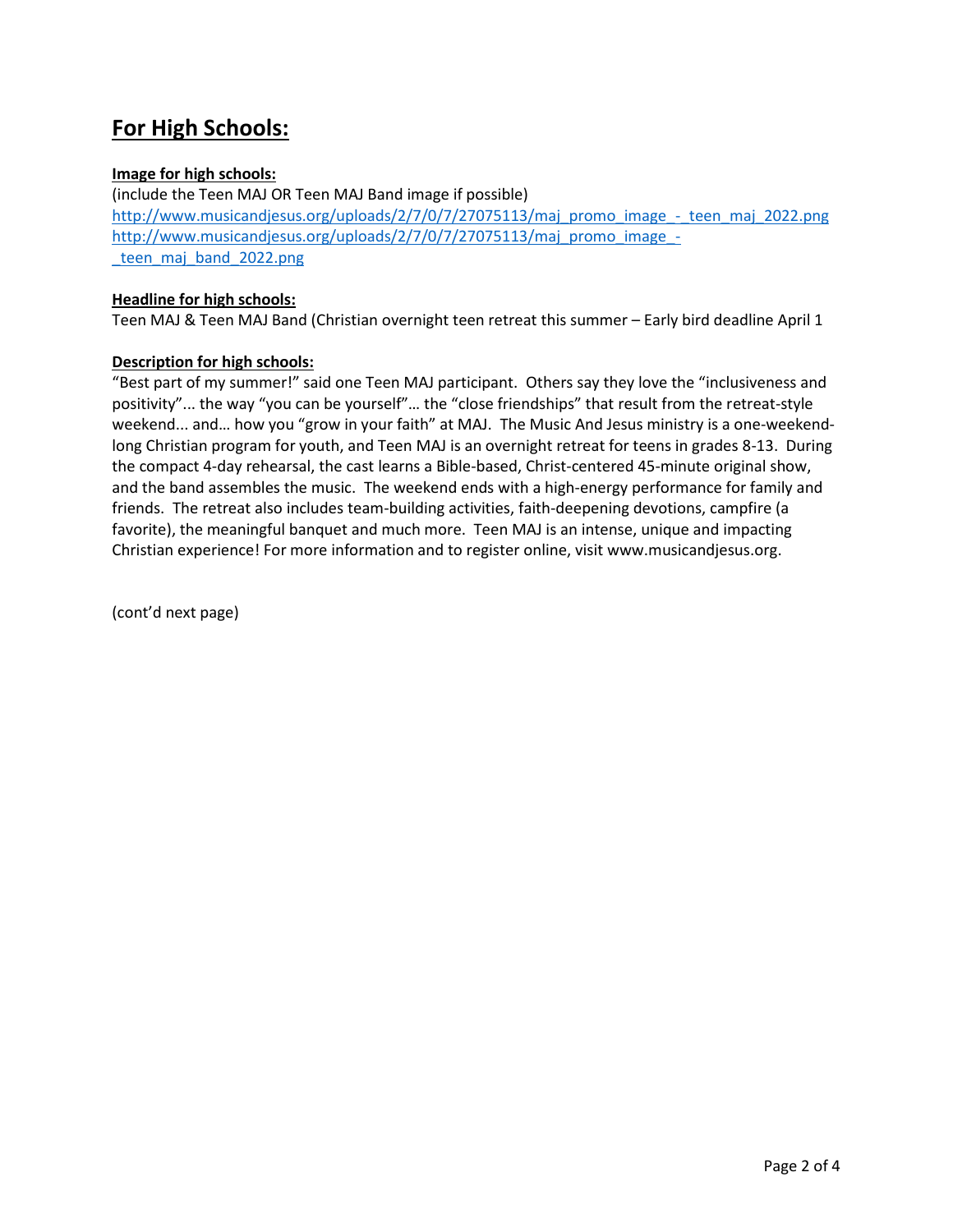### **For Churches:**

#### **Image for churches:**

(include the Kids & Teen MAJ image if possible) [http://www.musicandjesus.org/uploads/2/7/0/7/27075113/maj\\_promo\\_image\\_](http://www.musicandjesus.org/uploads/2/7/0/7/27075113/maj_promo_image_-_both_kids___teen_maj_2022.png) both kids teen maj 2022.png

#### **Headline for churches:**

MAJ - Christian performing arts camp for kids & overnight retreat for teens this summer – Early bird deadline April 1

#### **Description for churches:**

"Best part of my summer!" said one MAJ participant. Others say they love the "inclusiveness and positivity"... the way "you can be yourself"… the "close friendships" that result from the retreat-style weekend... and… how you "grow in your faith" at MAJ. The Music And Jesus ministry is a one-weekendlong Christian program for youth; Kids MAJ is a day camp for youth in grades 2-8, and Teen MAJ is an overnight retreat for teens in grades 8-13. During the compact 3 or 4-day rehearsal, the cast learns a Bible-based, Christ-centered 45-minute original show, and the band assembles the music (for Teen). The weekend ends with a high-energy performance for family and friends. The retreat also includes team-building activities, faith-deepening devotions and much more. MAJ is an intense, unique and impacting Christian experience! For more information and to register online (early bird deadline is April 1), visit [www.musicandjesus.org.](http://www.musicandjesus.org/)

(cont'd next page)